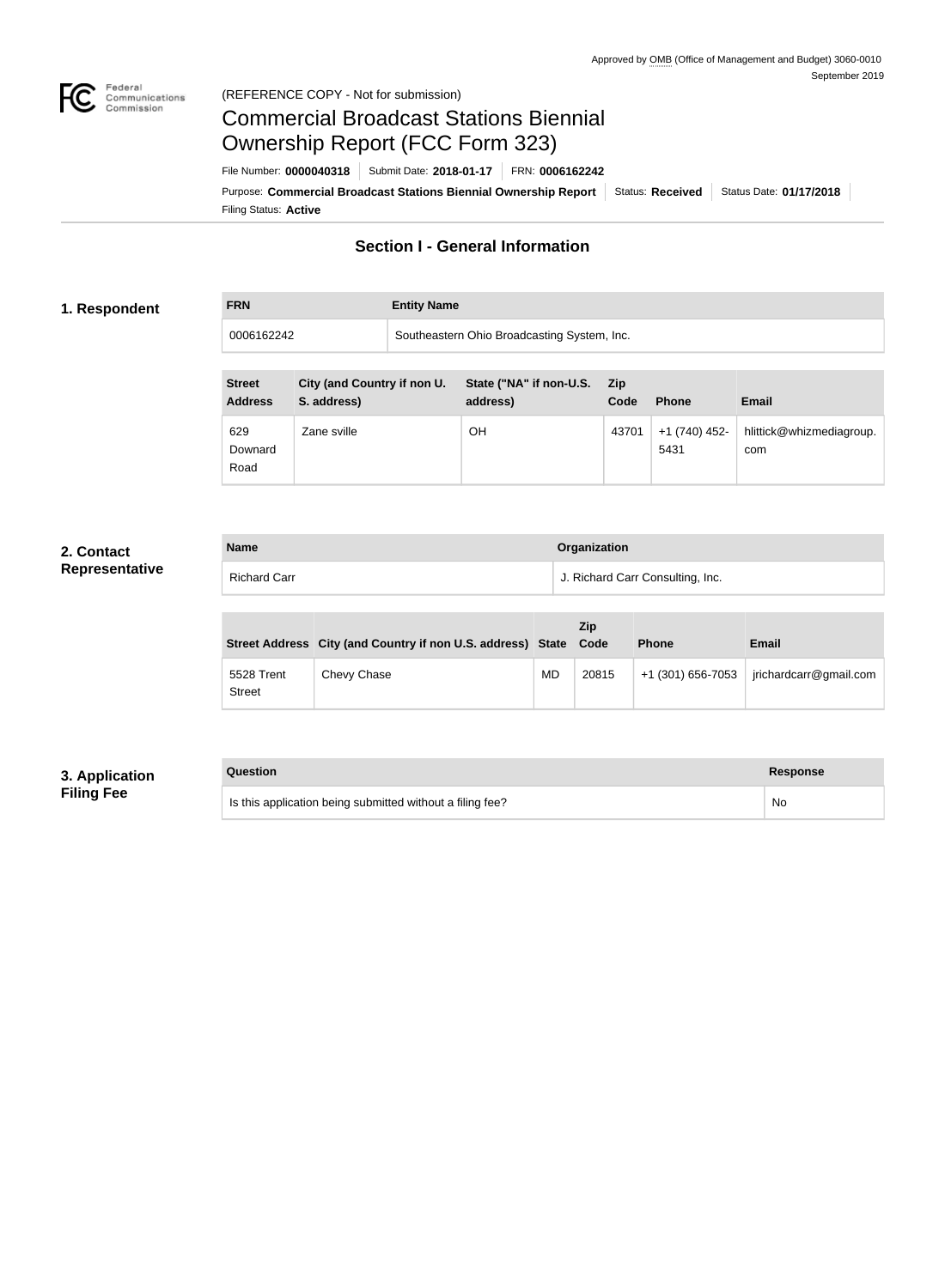| <b>Fees</b> | <b>Application Type</b> | <b>Form Number</b> | <b>Fee Code</b> | Quantity | <b>Fee Amount</b> | <b>Subtotal</b> |
|-------------|-------------------------|--------------------|-----------------|----------|-------------------|-----------------|
|             | Biennial                | Form 323           | <b>MAR</b>      | 4        | 85                | \$280.00        |
|             |                         |                    |                 |          | Total             | \$280.00        |

### **4. Nature of Respondent**

| (a) Provide the following information about the Respondent: |                        |
|-------------------------------------------------------------|------------------------|
| <b>Relationship to stations/permits</b>                     | Licensee               |
| <b>Nature of Respondent</b>                                 | For-profit corporation |

**(b) Provide the following information about this report:**

| <b>Purpose</b> | Biennial                                                                                                                                                                               |
|----------------|----------------------------------------------------------------------------------------------------------------------------------------------------------------------------------------|
| "As of" date   | 10/01/2017                                                                                                                                                                             |
|                | When filing a biennial ownership report or validating<br>and resubmitting a prior biennial ownership report, this<br>date must be Oct. 1 of the year in which this report is<br>filed. |

### **5. Licensee(s) and Station(s)**

### **Respondent is filing this report to cover the following Licensee(s) and station(s):**

| Licensee/Permittee Name                     | <b>FRN</b> |  |
|---------------------------------------------|------------|--|
| Southeastern Ohio Broadcasting System, Inc. | 0006162242 |  |

| Fac. ID No. | <b>Call Sign</b> | <b>City</b>             | <b>State</b> | <b>Service</b> |
|-------------|------------------|-------------------------|--------------|----------------|
| 11126       | WHIZ-FM          | <b>SOUTH ZANESVILLE</b> | OH           | <b>FM</b>      |
| 61218       | <b>WHIZ</b>      | <b>ZANESVILLE</b>       | OH           | AM             |
| 61230       | <b>WWCD</b>      | <b>BALTIMORE</b>        | OH           | <b>FM</b>      |
| 183304      | <b>WZVL</b>      | <b>PHILO</b>            | OH           | <b>FM</b>      |

# **Section II – Biennial Ownership Information**

**1. 47 C.F.R. Section 73.3613 and Other Documents**

Licensee Respondents that hold authorizations for one or more full power television, AM, and/or FM stations should list all contracts and other instruments set forth in 47 C.F.R. Section 73.3613(a) through (c) for the facility or facilities listed on this report. In addition, attributable Local Marketing Agreements (LMAs) and attributable Joint Sales Agreements (JSAs) must be disclosed by the licensee of the brokering station on its ownership report. If the agreement is an attributable LMA, an attributable JSA, or a network affiliation agreement, check the appropriate box. Otherwise, select "Other." Non-Licensee Respondents, as well as Licensee Respondents that only hold authorizations for Class A television and/or low power television stations, should select "Not Applicable" in response to this question.

| Document Information                  |                                                      |  |  |
|---------------------------------------|------------------------------------------------------|--|--|
| Description of contract or instrument | ABC Radio Network Affiliation Agreement for WHIZ(AM) |  |  |
| Parties to contract or instrument     | ABC Radio network                                    |  |  |
| Date of execution                     | 12/2014                                              |  |  |
| Date of expiration                    | 12/2017                                              |  |  |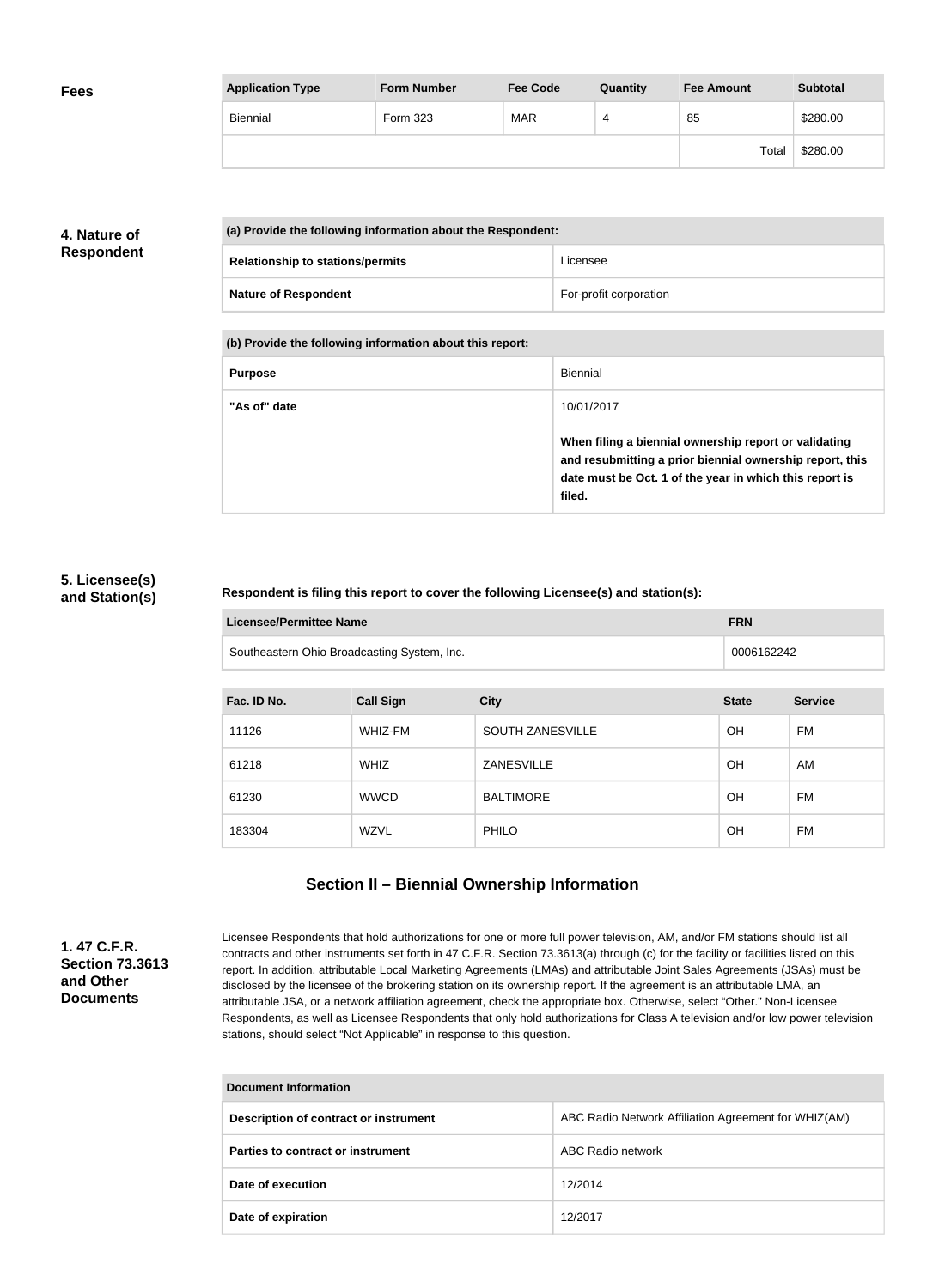#### **2. Ownership Interests**

**(a)** Ownership Interests. This Question requires Respondents to enter detailed information about ownership interests by generating a series of subforms. Answer each question on each subform. The first subform listing should be for the Respondent itself. If the Respondent is not a natural person, also list each of the officers, directors, stockholders, non-insulated partners, non-insulated members, and any other persons or entities with a direct attributable interest in the Respondent pursuant to the standards set forth in 47 C.F.R. Section 73.3555. (A "direct" interest is one that is not held through any intervening companies or entities.) List each interest holder with a direct attributable interest in the Respondent separately.

Leave the percentage of total assets (Equity Debt Plus) field blank for an interest holder unless that interest holder has an attributable interest in the Respondent solely on the basis of the Commission's Equity Debt Plus attribution standard, 47 C.F.R. Section 73.3555, Note 2(i).

In the case of vertical or indirect ownership structures, list only those interests in the Respondent that also represent an attributable interest in the Licensee(s) for which the report is being submitted.

Entities that are part of an organizational structure that includes holding companies or other forms of indirect ownership must file separate ownership reports. In such a structure do not report, or file a separate report for, any interest holder that does not have an attributable interest in the Licensee(s) for which the report is being submitted.

Please see the Instructions for further detail concerning interests that must be reported in response to this question.

The Respondent must provide an FCC Registration Number for each interest holder reported in response to this question. Please see the Instructions for detailed information and guidance concerning this requirement.

| <b>FRN</b>                                                                                                                        | 0006162242                                              |                      |                            |  |
|-----------------------------------------------------------------------------------------------------------------------------------|---------------------------------------------------------|----------------------|----------------------------|--|
| <b>Entity Name</b>                                                                                                                | Southeastern Ohio Broadcasting System, Inc.             |                      |                            |  |
| <b>Address</b>                                                                                                                    | PO Box                                                  |                      |                            |  |
|                                                                                                                                   | <b>Street 1</b>                                         | 629 Downard Road     |                            |  |
|                                                                                                                                   | <b>Street 2</b>                                         |                      |                            |  |
|                                                                                                                                   | <b>City</b>                                             | Zane sville          |                            |  |
|                                                                                                                                   | State ("NA" if non-U.S.<br>address)                     | OH                   |                            |  |
|                                                                                                                                   | <b>Zip/Postal Code</b>                                  | 43701                |                            |  |
|                                                                                                                                   | Country (if non-U.S.<br>address)                        | <b>United States</b> |                            |  |
| <b>Listing Type</b>                                                                                                               | Respondent                                              |                      |                            |  |
| <b>Positional Interests</b><br>(check all that apply)                                                                             | Respondent                                              |                      |                            |  |
| <b>Tribal Nation or Tribal</b><br><b>Entity</b>                                                                                   | Interest holder is not a Tribal nation or Tribal entity |                      |                            |  |
| <b>Interest Percentages</b><br>(enter percentage values                                                                           | Voting                                                  | 0.0%                 | <b>Jointly Held?</b><br>No |  |
| from 0.0 to 100.0)                                                                                                                | <b>Equity</b>                                           | 0.0%                 |                            |  |
|                                                                                                                                   | <b>Total assets (Equity Debt</b><br>Plus)               | 0.0%                 |                            |  |
| Does interest holder have an attributable interest in one or more broadcast stations<br>Yes<br>that do not appear on this report? |                                                         |                      |                            |  |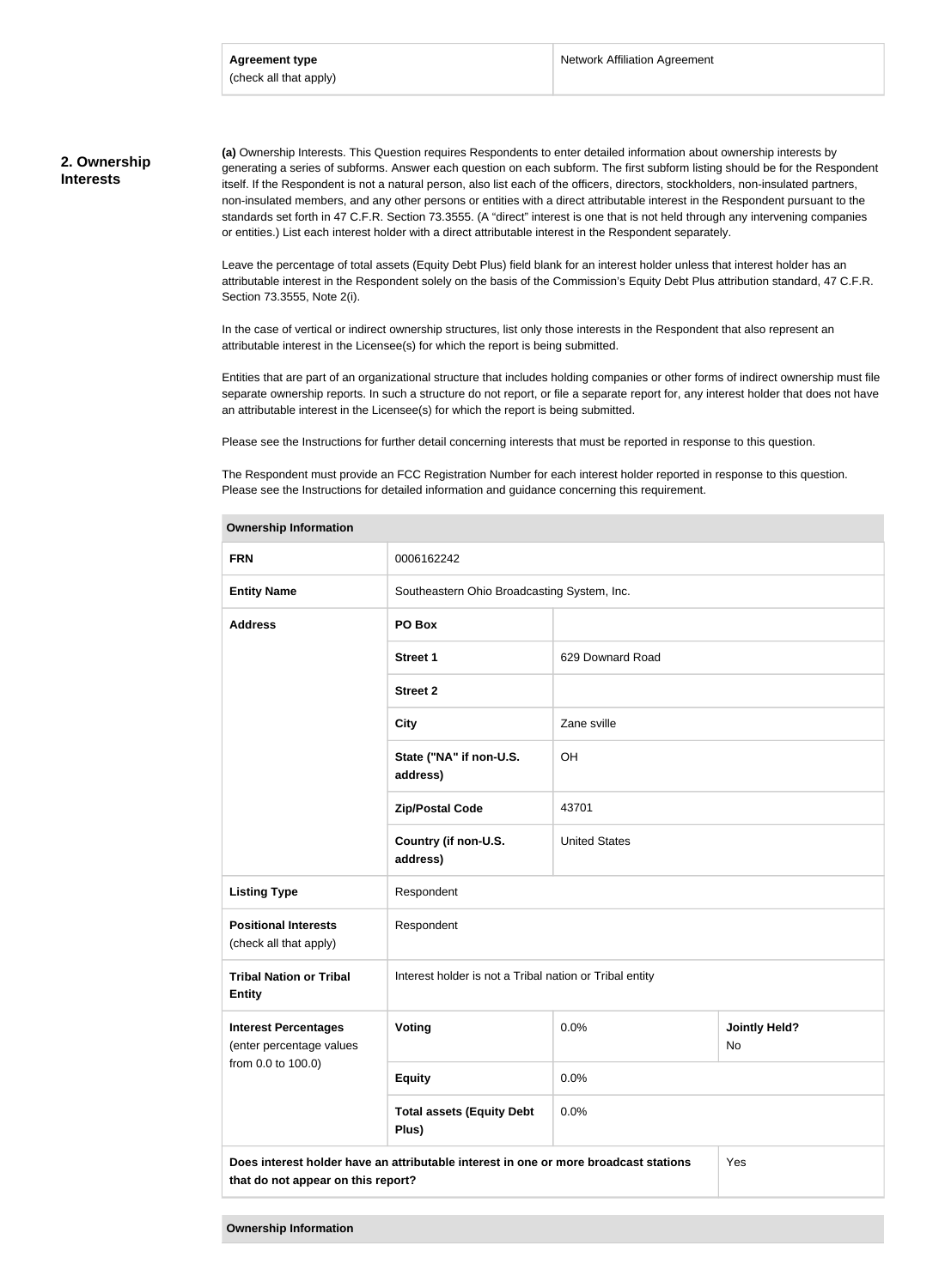| <b>FRN</b>                                                                                                                        | 0019798016                                |                        |                            |  |
|-----------------------------------------------------------------------------------------------------------------------------------|-------------------------------------------|------------------------|----------------------------|--|
| <b>Name</b>                                                                                                                       | Henry C. Littick                          |                        |                            |  |
| <b>Address</b>                                                                                                                    | PO Box                                    |                        |                            |  |
|                                                                                                                                   | <b>Street 1</b>                           | 905 Fairmont Avenue    |                            |  |
|                                                                                                                                   | <b>Street 2</b>                           |                        |                            |  |
|                                                                                                                                   | <b>City</b>                               | Zanesville             |                            |  |
|                                                                                                                                   | State ("NA" if non-U.S.<br>address)       | OH                     |                            |  |
|                                                                                                                                   | <b>Zip/Postal Code</b>                    | 43701                  |                            |  |
|                                                                                                                                   | Country (if non-U.S.<br>address)          | <b>United States</b>   |                            |  |
| <b>Listing Type</b>                                                                                                               | Other Interest Holder                     |                        |                            |  |
| <b>Positional Interests</b><br>(check all that apply)                                                                             | Officer, Director, Stockholder            |                        |                            |  |
| Citizenship, Gender,                                                                                                              | <b>Citizenship</b>                        | <b>US</b>              |                            |  |
| <b>Ethnicity, and Race</b><br><b>Information (Natural</b>                                                                         | Gender                                    | Male                   |                            |  |
| <b>Persons Only)</b>                                                                                                              | <b>Ethnicity</b>                          | Not Hispanic or Latino |                            |  |
|                                                                                                                                   | Race                                      | White                  |                            |  |
| <b>Interest Percentages</b><br>(enter percentage values                                                                           | Voting                                    | 80.0%                  | <b>Jointly Held?</b><br>No |  |
| from 0.0 to 100.0)                                                                                                                | <b>Equity</b>                             | 80.0%                  |                            |  |
|                                                                                                                                   | <b>Total assets (Equity Debt</b><br>Plus) |                        |                            |  |
| Does interest holder have an attributable interest in one or more broadcast stations<br>Yes<br>that do not appear on this report? |                                           |                        |                            |  |

| <b>FRN</b>                                            | 0019797760                          |                      |  |
|-------------------------------------------------------|-------------------------------------|----------------------|--|
| <b>Name</b>                                           | Norma J. Littick                    |                      |  |
| <b>Address</b>                                        | PO Box                              |                      |  |
|                                                       | <b>Street 1</b>                     | 215 W. Willow Lane   |  |
|                                                       | <b>Street 2</b>                     |                      |  |
|                                                       | <b>City</b>                         | Zanesville           |  |
|                                                       | State ("NA" if non-U.S.<br>address) | OH                   |  |
|                                                       | <b>Zip/Postal Code</b>              | 43701                |  |
|                                                       | Country (if non-U.S.<br>address)    | <b>United States</b> |  |
| <b>Listing Type</b>                                   | Other Interest Holder               |                      |  |
| <b>Positional Interests</b><br>(check all that apply) | Director                            |                      |  |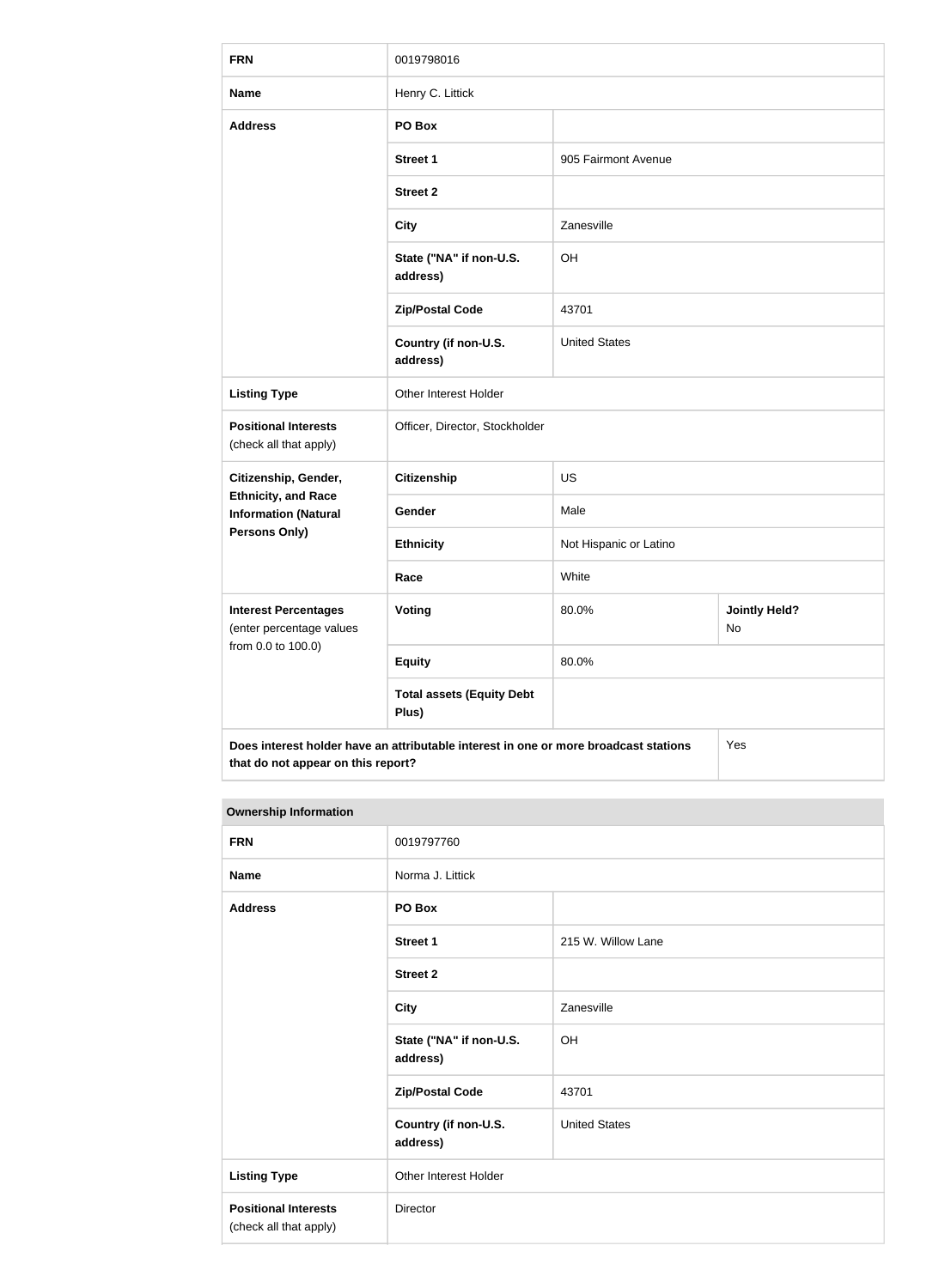| Citizenship, Gender,<br><b>Ethnicity, and Race</b><br><b>Information (Natural</b><br><b>Persons Only)</b> | <b>Citizenship</b>                                                                   | <b>US</b>              |                             |  |
|-----------------------------------------------------------------------------------------------------------|--------------------------------------------------------------------------------------|------------------------|-----------------------------|--|
|                                                                                                           | Gender                                                                               | Female                 |                             |  |
|                                                                                                           | <b>Ethnicity</b>                                                                     | Not Hispanic or Latino |                             |  |
|                                                                                                           | Race                                                                                 | White                  |                             |  |
| <b>Interest Percentages</b><br>(enter percentage values                                                   | Voting                                                                               | $0.0\%$                | <b>Jointly Held?</b><br>No. |  |
| from 0.0 to 100.0)                                                                                        | <b>Equity</b>                                                                        | $0.0\%$                |                             |  |
|                                                                                                           | <b>Total assets (Equity Debt</b><br>Plus)                                            |                        |                             |  |
| that do not appear on this report?                                                                        | Does interest holder have an attributable interest in one or more broadcast stations |                        | Yes                         |  |

| <b>Ownership Information</b>                              |                                                                                      |                        |                            |
|-----------------------------------------------------------|--------------------------------------------------------------------------------------|------------------------|----------------------------|
| <b>FRN</b>                                                | 0019797950                                                                           |                        |                            |
| <b>Name</b>                                               | Barbara J. Saunders                                                                  |                        |                            |
| <b>Address</b>                                            | PO Box                                                                               |                        |                            |
|                                                           | <b>Street 1</b>                                                                      | 360 Broadview Avenue   |                            |
|                                                           | <b>Street 2</b>                                                                      |                        |                            |
|                                                           | <b>City</b>                                                                          | Zanesville             |                            |
|                                                           | State ("NA" if non-U.S.<br>address)                                                  | OH                     |                            |
|                                                           | <b>Zip/Postal Code</b>                                                               | 43701                  |                            |
|                                                           | Country (if non-U.S.<br>address)                                                     | <b>United States</b>   |                            |
| <b>Listing Type</b>                                       | Other Interest Holder                                                                |                        |                            |
| <b>Positional Interests</b><br>(check all that apply)     | Officer, Director, Stockholder                                                       |                        |                            |
| Citizenship, Gender,                                      | <b>Citizenship</b>                                                                   | US                     |                            |
| <b>Ethnicity, and Race</b><br><b>Information (Natural</b> | Gender                                                                               | Female                 |                            |
| <b>Persons Only)</b>                                      | <b>Ethnicity</b>                                                                     | Not Hispanic or Latino |                            |
|                                                           | Race                                                                                 | White                  |                            |
| <b>Interest Percentages</b><br>(enter percentage values   | Voting                                                                               | 8.1%                   | <b>Jointly Held?</b><br>No |
| from 0.0 to 100.0)                                        | <b>Equity</b>                                                                        | 8.1%                   |                            |
|                                                           | <b>Total assets (Equity Debt</b><br>Plus)                                            |                        |                            |
| that do not appear on this report?                        | Does interest holder have an attributable interest in one or more broadcast stations |                        | Yes                        |

| <b>FRN</b> | 9797968<br>0019 |
|------------|-----------------|
|------------|-----------------|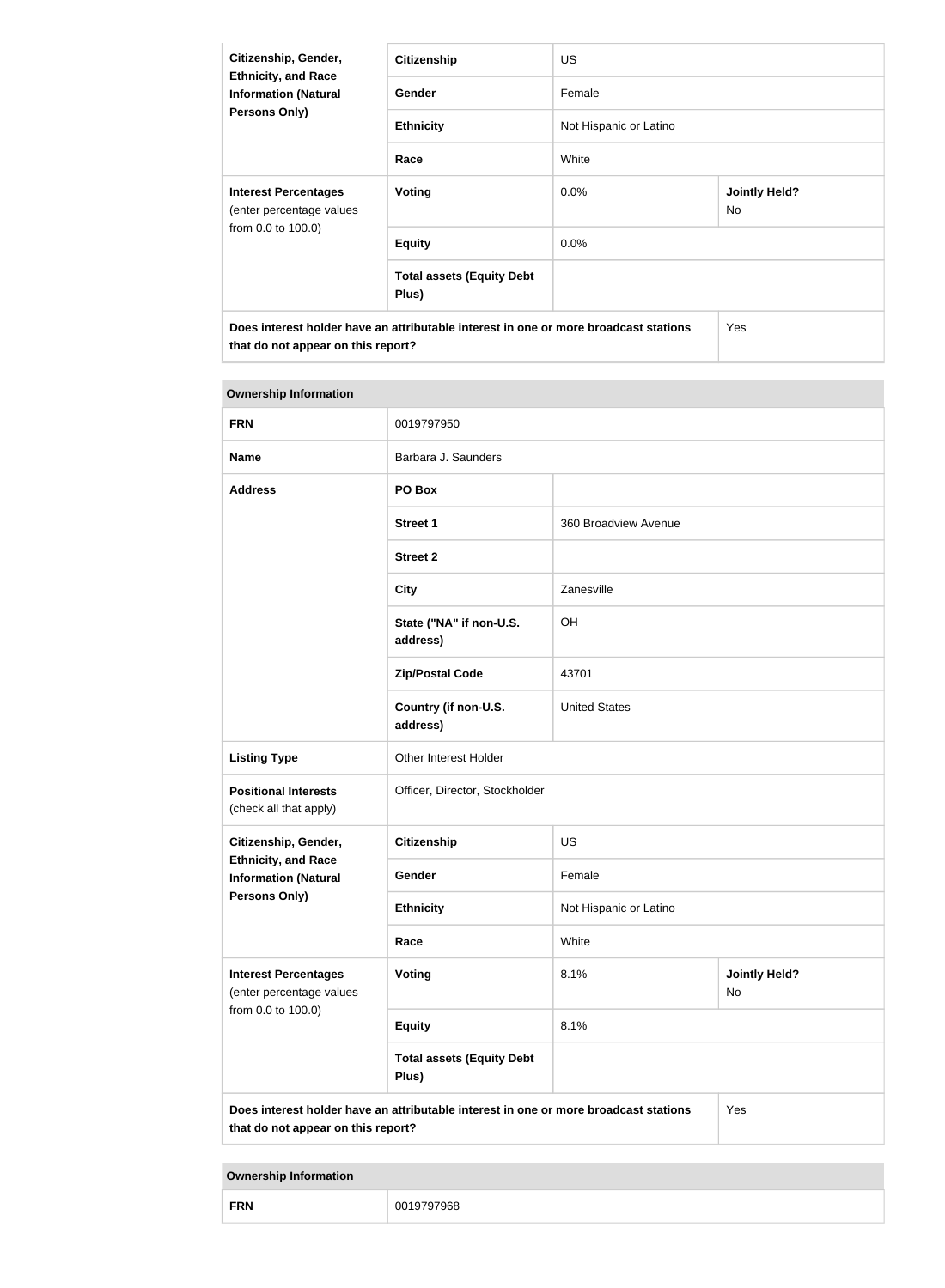| <b>Name</b>                                               | Susan L. Graham                                                                      |                                    |     |  |
|-----------------------------------------------------------|--------------------------------------------------------------------------------------|------------------------------------|-----|--|
| <b>Address</b>                                            | PO Box                                                                               |                                    |     |  |
|                                                           | <b>Street 1</b>                                                                      | 2988 Myrtle Oak Circle             |     |  |
|                                                           | <b>Street 2</b>                                                                      |                                    |     |  |
|                                                           | <b>City</b>                                                                          | Davie                              |     |  |
|                                                           | State ("NA" if non-U.S.<br>address)                                                  | FL.                                |     |  |
|                                                           | <b>Zip/Postal Code</b>                                                               | 33328                              |     |  |
|                                                           | Country (if non-U.S.<br>address)                                                     | <b>United States</b>               |     |  |
| <b>Listing Type</b>                                       | Other Interest Holder                                                                |                                    |     |  |
| <b>Positional Interests</b><br>(check all that apply)     | Stockholder                                                                          |                                    |     |  |
| Citizenship, Gender,                                      | <b>Citizenship</b>                                                                   | <b>US</b>                          |     |  |
| <b>Ethnicity, and Race</b><br><b>Information (Natural</b> | Gender                                                                               | Female                             |     |  |
| <b>Persons Only)</b>                                      | <b>Ethnicity</b>                                                                     | Not Hispanic or Latino             |     |  |
|                                                           | Race                                                                                 | White                              |     |  |
| <b>Interest Percentages</b><br>(enter percentage values   | <b>Voting</b>                                                                        | 8.2%<br><b>Jointly Held?</b><br>No |     |  |
| from 0.0 to 100.0)                                        | <b>Equity</b>                                                                        | 8.2%                               |     |  |
|                                                           | <b>Total assets (Equity Debt</b><br>Plus)                                            |                                    |     |  |
| that do not appear on this report?                        | Does interest holder have an attributable interest in one or more broadcast stations |                                    | Yes |  |

| <b>FRN</b>                                            | 0019797976                          |                      |  |
|-------------------------------------------------------|-------------------------------------|----------------------|--|
| <b>Name</b>                                           | Richard E. Graham                   |                      |  |
| <b>Address</b>                                        | PO Box                              |                      |  |
|                                                       | <b>Street 1</b>                     | 315 Blandford Avenue |  |
|                                                       | <b>Street 2</b>                     |                      |  |
|                                                       | <b>City</b>                         | Worthington          |  |
|                                                       | State ("NA" if non-U.S.<br>address) | OH                   |  |
|                                                       | <b>Zip/Postal Code</b>              | 43085                |  |
|                                                       | Country (if non-U.S.<br>address)    | <b>United States</b> |  |
| <b>Listing Type</b>                                   | Other Interest Holder               |                      |  |
| <b>Positional Interests</b><br>(check all that apply) | Stockholder                         |                      |  |
| Citizenship, Gender,                                  | Citizenship                         | US                   |  |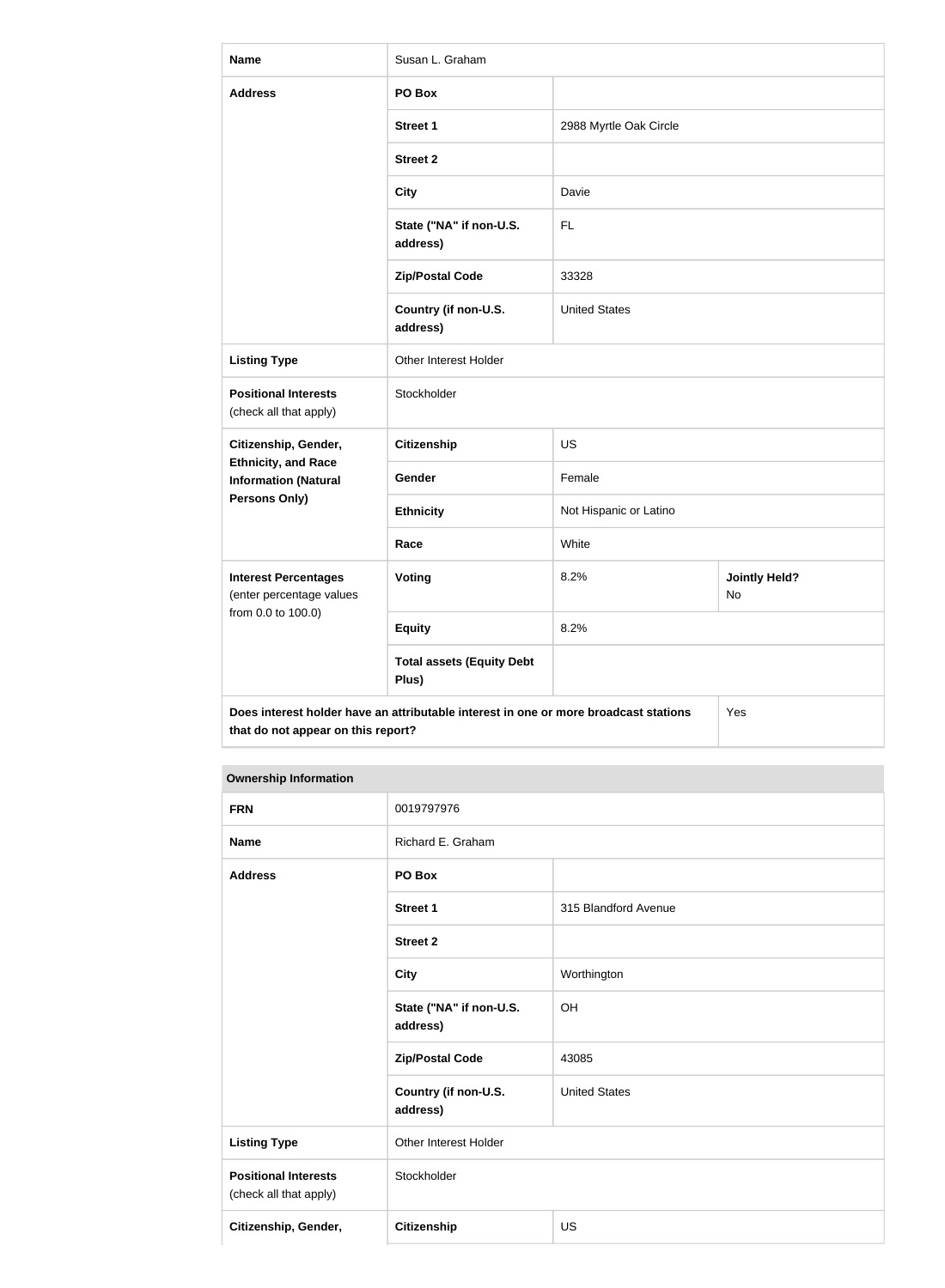| <b>Ethnicity, and Race</b><br><b>Information (Natural</b>                                                                  | Gender                                    | Male                   |                             |  |
|----------------------------------------------------------------------------------------------------------------------------|-------------------------------------------|------------------------|-----------------------------|--|
| <b>Persons Only)</b>                                                                                                       | <b>Ethnicity</b>                          | Not Hispanic or Latino |                             |  |
|                                                                                                                            | Race                                      | White                  |                             |  |
| <b>Interest Percentages</b><br>(enter percentage values<br>from 0.0 to 100.0)                                              | <b>Voting</b>                             | $3.7\%$                | <b>Jointly Held?</b><br>No. |  |
|                                                                                                                            | <b>Equity</b>                             | 3.7%                   |                             |  |
|                                                                                                                            | <b>Total assets (Equity Debt</b><br>Plus) |                        |                             |  |
| Does interest holder have an attributable interest in one or more broadcast stations<br>that do not appear on this report? |                                           | Yes                    |                             |  |

| (b) Respondent certifies that any interests, including equity, financial, or voting | Yes |
|-------------------------------------------------------------------------------------|-----|
| interests, not reported in this filing are non-attributable.                        |     |
| If "No," submit as an exhibit an explanation.                                       |     |

| (c) Does the Respondent or any reported interest holder<br>hold an attributable interest in any newspaper entities in | No |
|-----------------------------------------------------------------------------------------------------------------------|----|
| the same market as any station for which this report is<br>filed, as defined in 47 C.F.R. Section 73.3555?            |    |
| If "Yes," provide information describing the interest(s), using                                                       |    |
| EITHER the subform OR the spreadsheet option below.                                                                   |    |
| Respondents with a large number (50 or more) of entries to                                                            |    |
| submit should use the spreadsheet option.                                                                             |    |
| NOTE: Spreadsheets must be submitted in a special XML                                                                 |    |
| Spreadsheet format with the appropriate structure that is                                                             |    |
| specified in the documentation. For instructions on how to                                                            |    |
| use the spreadsheet option to complete this question                                                                  |    |
| (including templates to start with), please Click Here.                                                               |    |
| If using the subform, leave the percentage of total assets                                                            |    |
| (Equity Debt Plus) field blank for an interest holder unless                                                          |    |
| that interest holder has an attributable interest in the                                                              |    |
| newspaper entity solely on the basis of the Commission's                                                              |    |
| Equity Debt Plus attribution standard, 47 C.F.R. Section                                                              |    |
| 73.3555, Note 2(i). If using an XML Spreadsheet, enter "NA"                                                           |    |
| into the percentage of total assets (Equity Debt Plus) field                                                          |    |
| for an interest holder unless that interest holder has an                                                             |    |
| attributable interest in the newspaper entity solely on the                                                           |    |
| basis of the Commission's Equity Debt Plus attribution<br>standard.                                                   |    |
| The Respondent must provide an FCC Registration Number                                                                |    |
| for each interest holder reported in response to this                                                                 |    |
| question. Please see the Instructions for detailed information                                                        |    |
| and guidance concerning this requirement.                                                                             |    |

**(d) Are any of the individuals listed as an attributable interest holder in the Respondent married to each other or related to each other as parentchild or as siblings?** Yes

If "Yes," provide the following information for each such the relationship.

### **Family Relationships**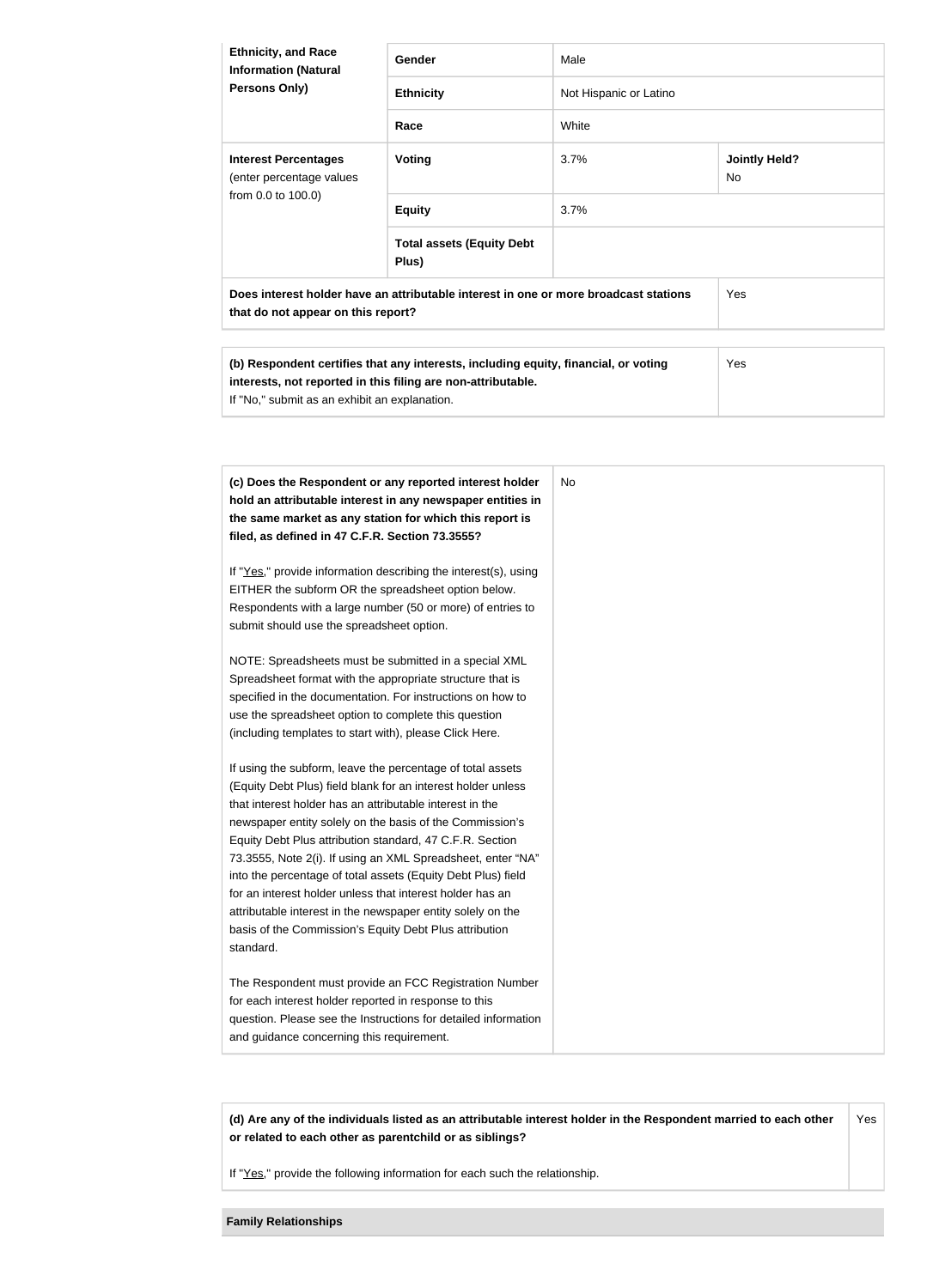| <b>FRN</b>   | 0019797950 | <b>Name</b> | Barbara J Saunders |
|--------------|------------|-------------|--------------------|
| <b>FRN</b>   | 0019797968 | Name        | Susan L Graham     |
| Relationship | Siblings   |             |                    |

|  | <b>Family Relationships</b> |  |
|--|-----------------------------|--|
|--|-----------------------------|--|

| <b>FRN</b>   | 0019797976 | <b>Name</b> | Richard E Graham   |
|--------------|------------|-------------|--------------------|
| <b>FRN</b>   | 0019797950 | <b>Name</b> | Barbara J Saunders |
| Relationship | Siblings   |             |                    |

#### **Family Relationships**

attributed an interest.

| <b>FRN</b>   | 0019797760   | <b>Name</b> | Norma J Littick |
|--------------|--------------|-------------|-----------------|
| <b>FRN</b>   | 0019798016   | <b>Name</b> | Henry C Littick |
| Relationship | Parent/Child |             |                 |

| (e) Is Respondent seeking an attribution exemption for any officer or director with<br>duties wholly unrelated to the Licensee(s)?                                                                  | No. |
|-----------------------------------------------------------------------------------------------------------------------------------------------------------------------------------------------------|-----|
| If "Yes," complete the information in the required fields and submit an Exhibit fully describing<br>that individual's duties and responsibilities, and explaining why that individual should not be |     |

### **3. Organizational Chart (Licensees Only)**

Attach a flowchart or similar document showing the Licensee's vertical ownership structure including the Licensee and all entities that have attributable interests in the Licensee. Licensees with a single parent entity may provide a brief explanatory textual Exhibit in lieu of a flowchart or similar document. Licensees without parent entities should so indicate in a textual Exhibit.

#### **Non-Licensee Respondents should select "N/A" in response to this question.**

| <b>File Name</b>   | Uploaded By | <b>Attachment Type</b> | <b>Description</b> |
|--------------------|-------------|------------------------|--------------------|
| SE Radio Chart.pdf | Applicant   | <b>Ownership Chart</b> |                    |

## **Section III - Certification**

| <b>Certification</b> | <b>Section</b>                  | Question                                                                                                                                                                                                                                                                                            | <b>Response</b> |
|----------------------|---------------------------------|-----------------------------------------------------------------------------------------------------------------------------------------------------------------------------------------------------------------------------------------------------------------------------------------------------|-----------------|
|                      | <b>Authorized Party to Sign</b> | WILLFUL FALSE STATEMENTS ON<br>THIS FORM ARE PUNISHABLE BY<br>FINE AND/OR IMPRISONMENT (U.S.<br>CODE, TITLE 18, SECTION 1001), AND<br>/OR REVOCATION OF ANY STATION<br>LICENSE -- OR CONSTRUCTION<br>PERMIT (U.S. CODE, TITLE 47,<br>SECTION 312(a)(1)), AND/OR<br>FORFEITURE (U.S. CODE, TITLE 47, |                 |
|                      |                                 | SECTION 503).                                                                                                                                                                                                                                                                                       |                 |